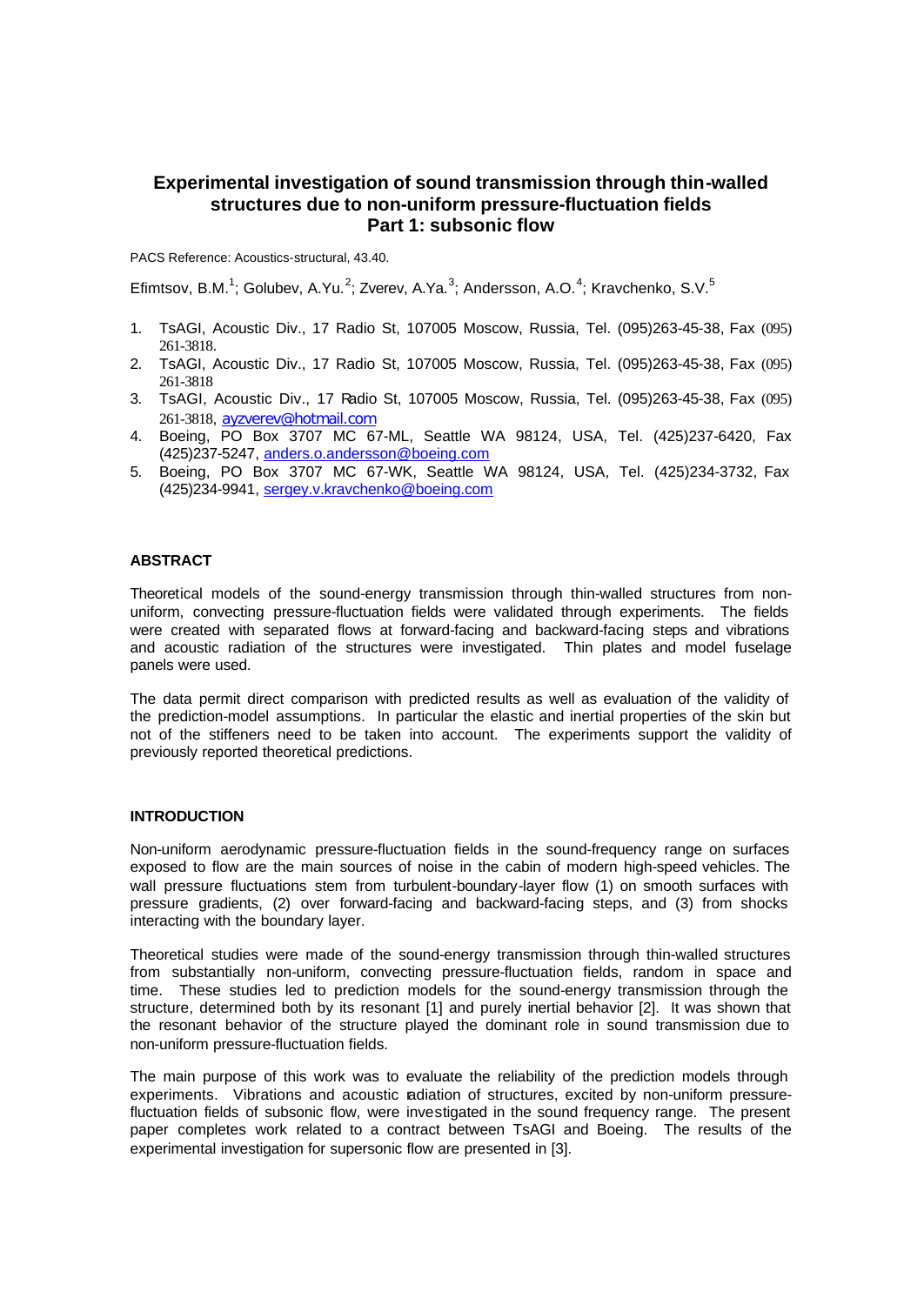### **FACILITIES, MODELS, METHODS, AND TECHNIQUES OF MEASUREMENT**

The facility [4] was updated and used for experimental investigations of acoustic radiation of panels excited by the non-uniform pressure fluctuation field at subsonic flow velocity. The test section of this facility is a duct of about 3-m length with a cross-sectional area of 21.4 mm x 221mm. The essential facility update was the addition of a second centrifugal fan and a settling chamber of about  $2m<sup>3</sup>$  volume at the inlet. The inlet collector in the settling chamber leading to the test section is a smooth transition from circular to rectangular cross section with an area ratio of about 12. The external part of the inlet collector and the internal surface of the settling chamber are treated with sound-absorbing material. A separation-free diffuser, a noise suppressor and a settling chamber of about 1 m<sup>3</sup> volume, treated with sound-absorbing material, follow the test section. Internal surfaces of collector, test section and diffuser are carefully polished.

Fans at the inlet and the exit, operating either simultaneously or individually, create the flow in the test section. The maximum velocity on the duct axis with two fans operating is about 38.6 m/s, with the exit fan alone about 30.5 m/s and with the inlet fan alone about 23.9 m/s. At each operating regime there is a possibility of reducing the flow velocity by choking, both at the inlet and at the exit. All the elements of the facility, except for the fans, are located in a large (about 120  $\text{m}^3$ ) room, with ceiling and walls treated with structures of high sound-absorbing efficiency in the region  $f \geq 1$  kHz. The fans are located outside this room behind a brick-wall foundation. The wide wall of the test section is oriented toward the ceiling. It has an aperture, in which either a rigid plate with pressure-fluctuation transducers or a test panel can be mounted. Either plate is mounted strictly flush with the smooth internal wall of the duct.

Three panels with dimensions 322 mm  $\times$  130 mm were used for the experimental research of vibrations and acoustical radiation. Panel 1 is a thin (about 0.3 mm) plate in a rectangular frame, fixed to a rigid frame. The other two panels are flat one-fifth scale models of fuselage panels, fixed in rectangular frames, similar to that used for panel 1. Panel 2 models the skin and stiffeners of fuselage panels of medium-range aircraft and panel 3 those of long-range aircraft. These panels are also fixed in rigid frames set in the aperture of the facility test section.

Vibro-acoustic characteristics of these panels, in particular the loss coefficients, were also found from the experiment. The mechanical loss coefficient determines the energy share dissipated in vibrations and the radiation loss coefficient the share of vibration energy transformed into acoustical energy.

In order to investigate acoustic radiation of panels excited by non-uniform pressure-fluctuation fields at subsonic flow velocities, separated flows were created before forward-facing steps and behind backward-facing steps. For this purpose, plates of 15 mm width were used. This plate size approximately corresponds to the duct width of the test section. The space-time structure of these fields was studied in some detail. Data were obtained experimentally on both spatial variation and correlation of pressure-fluctuations over the whole separation region at different frequencies.

The 15 mm-wide plates were fixed to the test panels with glue. They were light and flexible enough that their effect on the vibro-acoustical characteristics of the panels was small and unnoticeable in the measurements of the sound power radiated by the panels. This was found by comparing results of measurements of radiated power with and without this plate glued on the opposite sides of the panel (on the flow side and on the free space side). Evaluation of mean vibration velocity and radiated power was made with three independent measurement systems. Panel vibrations were determined from measurements at 20 points uniformly distributed over the panel surface with "Endevco" charge-amplifier vibration transducers of 0.6 gram mass. Sound power radiated by the panels was determined with a "Metravib" intensity probe, which was moved over the measurement zone with a three-axis traversing device. This intensity probe has three microphones and this offers the opportunity of using two microphone bases in the course of one measurement – 120 mm for measurements in the low-frequency range and 15 mm for measurements in the high-frequency range. The measurements were made at a distance of 100 mm from the panels. The microphone base in this case ( $\Delta r$ ) was 15 mm. The signals were converted to digital form and recorded on a hard disc, and subsequent spectral and correlation analyses were made with a specially developed program.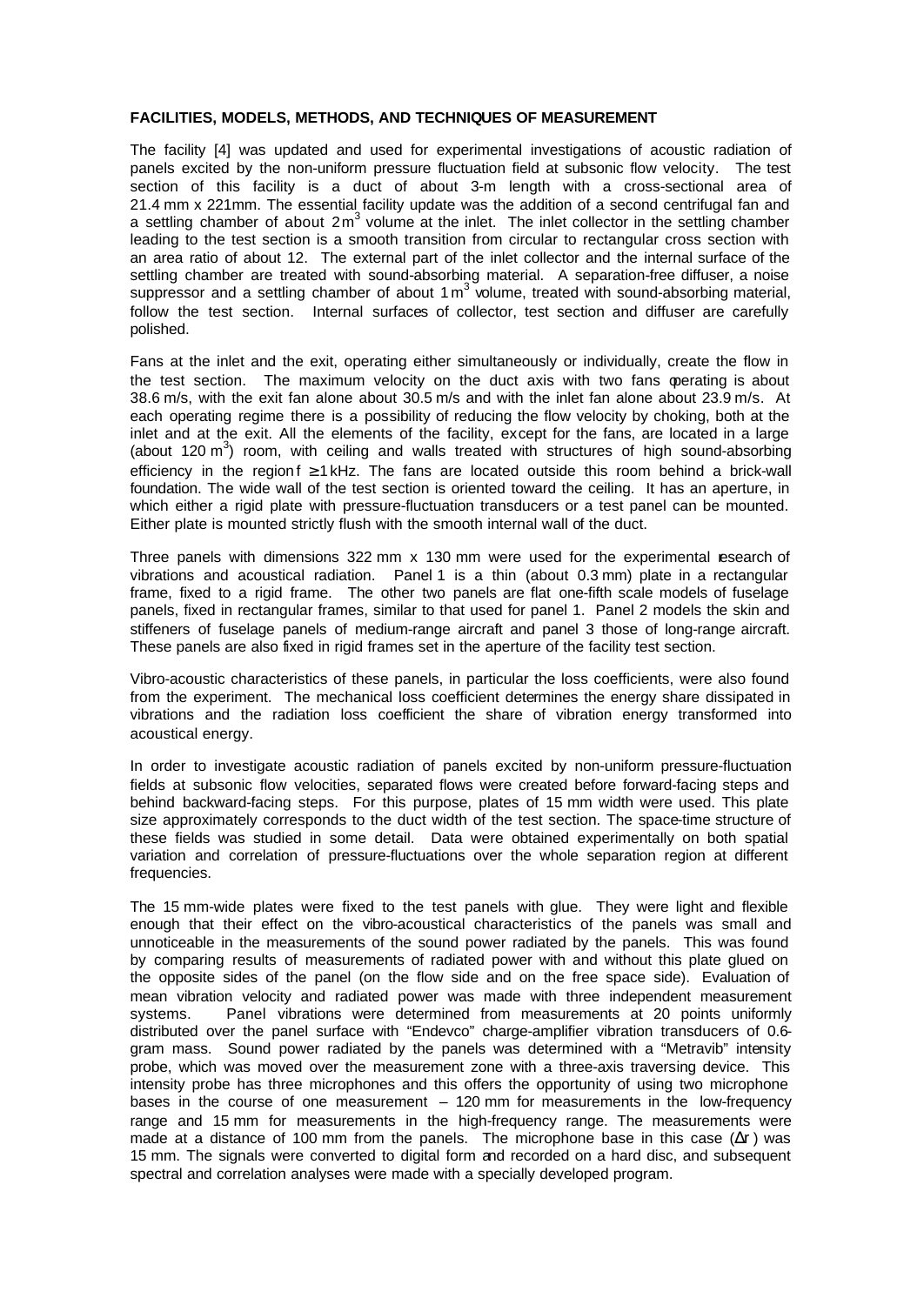#### **RESULTS OF THE EXPERIMENTAL INVESTIGATION**

The reliability of the measurements must be ascertained before the analysis. For this purpose the background noise of the equipment as well as the facility was evaluated.

For the experiments at subsonic flow velocities there are two types of background noise, in addition to the equipment noise, which are directly caused by the facility operation. The first one is due to the finite sound-transmission loss of the wind tunnel walls. Measuring the sound power with a rigid plug placed in the test-section aperture made a total evaluation of this type of noise. The sound transmission loss of this plug was much larger than that of the surrounding walls. The sound power values recorded in this case can be considered an upper limit of the background-noise level. Comparison with measurements under the same conditions (U=const) with the test panels in place indicates that the useful signal substantially exceeds the background noise at frequencies f>400 Hz both for the case of panel excitation by the nonseparated boundary layer (uniform pressure-fluctuation field) and the case of flow separation over steps (non-uniform pressure fluctuation field).

The second type of background noise is due to structural noise from the wall transmitted into the sound chamber through the connecting elements of the structure and also by the fan-generated noise transmitted into the test section and affecting the test panels. Measuring the sound power radiated by the panel with the duct completely closed off allowed an integral evaluation of such background noises. When the uniform pressure-fluctuation field excites the panels, the useful signal exceeds the background noise by at least 20 dB and for the non-uniform pressurefluctuation field by even more.

An evaluation of background vibrations was made from measurements of the lateral vibrations of the panels with the air supply in the test section completely closed off. They appeared negligibly small in comparison with vibrations at frequencies above 400 Hz of panels excited by uniform and non-uniform pressure-fluctuation fields.

It should be noted here that the panel in the test section is subjected to static pressures up to 880 Pa at the main operational range of the facility. Such static loading of the panel can lead to a change in its acoustical radiation. But the experiment showed that for frequencies above 1000 Hz a static-pressure increase up to 800 Pa hardly affected the power radiated by the panel.

Figure1 presents measurements for sound radiation of panels 2 and 3 excited by pressure fluctuations from steps of 3 mm height at flow velocity U~23.9 m/s. It is apparent that the sound power radiated by panels 2 and 3 differ little over the whole spectrum. The same results are observed at flow velocities of U=30.5 m/s and 38.6 m/s. The effect of flow velocity on the sound power radiated by the panels can be judged from the measurements presented in figure 2 for panel 2.

The data obtained in the experiments permit not only a direct comparison with predicted results, but also evaluation of the validity of assumptions made for the prediction model. In particular, function  $F(\beta, \lambda)$  [1], which reflects the space-time structure of the random convecting fields of aerodynamic pressure fluctuations with essential non-uniformity in the resonant behavior of the thin-walled structure, accounts for elastic and inertial properties of the skin but not of the stiffeners. The same can be said about the analogous function  $F(\beta)$  [5] obtained for the uniform boundary layer, which used the same idealized model of the thin-walled structure for its derivation. The validity of applying this prediction model for evaluating vibrations and acoustic radiation of real structures excited by the uniform field of wall turbulent pressure fluctuations within the limits of the statistical-energy method was proved not only by direct comparison of predicted and experimental data, but also by indirect comparison. It was shown that function  $F(\beta)$  well reflected the characteristics of the structure of the space-time field in vibrations and acoustic radiation of real thin-walled structures.

To evaluate the validity of this prediction model in application to essentially non-uniform fields of aerodynamic pressure fluctuations exciting real thin-walled structures, it is possible to use a comparison of the sound-power measurement results for panels 2 and 3. These panels are the flat models of representative pieces of real panels with dimensions 1.66 m x 0.6 m of two different aircraft types. They have different construction and spacing of stringers and frames and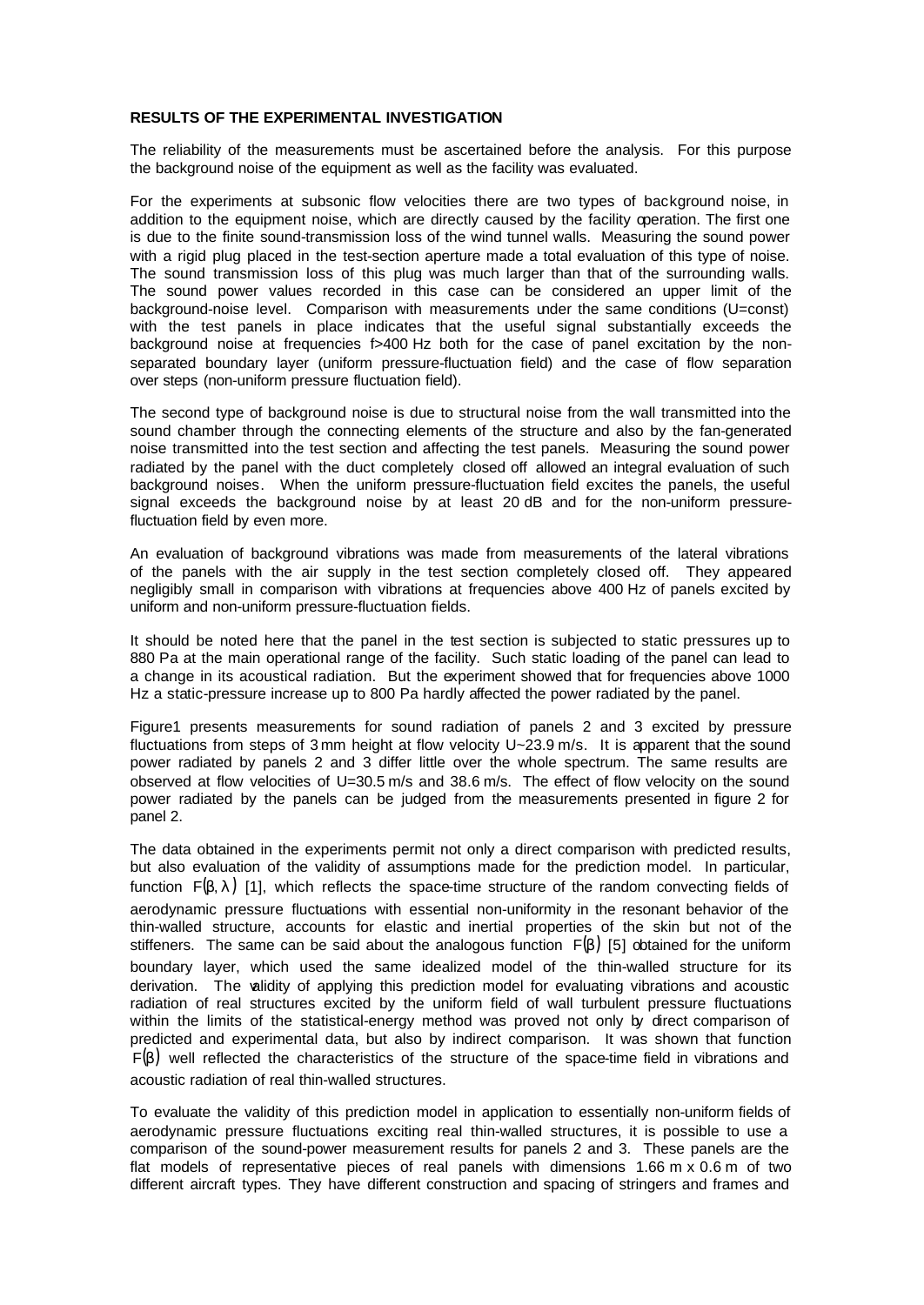similar skin thickness (skin thickness of panel 3 exceeds the skin thickness of panel 2 by about 20 percent). This difference in the skin thickness is unlikely to cause an increase of vibrations and acoustic radiation of panel 2 in comparison with panel 3 by more than 1.5 dB, when excited by the same pressure-fluctuation field. Approximately the same difference, in the average, over the spectrum can be observed in figure 1. If the stiffeners of the panels had an essential effect on the manifestation of the space-time structure of the exciting non-uniform pressure-fluctuation field of vibrations and acoustic radiation of thin-walled structures, the difference in the measured sound power radiated by panels 2 and 3 would be significantly larger. This is an indirect support of the validity of the proposed model.

The comparisons of experimental data on vibrations and acoustic power radiated by panels 1, 2 and 3 at different flow velocities also permit stating that function  $F(\beta, \lambda)$  well reflects real variations of response and acoustic radiation of thin-walled structures due to variation of the structure of exciting pressure-fluctuation fields. The experimental data shown in figure 3 on the increase of sound power radiated by three different panels, panel 1 without stiffeners and panels 2 and 3 with different stiffeners, illustrate this statement. Indeed, for panels with practically identical skin thickness, made of the same material but with and without stiffeners of different rigidity, the increase in radiation is practically equal. Similar results supporting the validity of the prediction model are obtained for an increase of the vibration velocity averaged over the surface of panels, excited by non-uniform pressure-fluctuation fields, as the flow velocity is increased. Moreover, the increase of sound power radiated by these panels observed in the experiment and of vibration intensity of these panels (with practical differences) is almost undistinguishable (figure 4). This was indeed the expected result according to the proposed prediction model.

The experimental and predicted data [1] shown in figure 6 lend direct support to the application of the prediction model to determination of the effect of a step on the increase of the sound power radiated by panels with stiffeners. The data apply to panel 3 excited by pressure fluctuations on a smooth surface (uniform field) and with steps of 3 mm height, which model the non-uniform field at flow velocity 38.6 m/s. Note that information obtained from the experiment on all characteristics of these two pressure-fluctuation fields was used in the predictions.

The degree of agreement between the prediction results according to [1] and the experimental data on the sound power radiated by a panel, excited by a non-uniform pressure-fluctuation field, can be judged from figures 6 and 7, where results for  $U=38.6$  m/s and h=3.0 mm are presented.

In conclusion, experiments support the validity of predictions [1] of acoustic adiation of panels excited by aerodynamic pressure-fluctuation fields of substantial non-uniformity. This is true for supersonic flow [3] as well as for subsonic flow, reported here, where the pressure-fluctuation fields were realized by flow over forward-facing and backward-facing steps.

## **REFERENCES**

- 1. Efimtsov B.M., Zverev A.Ya, Andersson A.O., Kravchenko S.V., "Prediction of airplane interior noise due to flow over small steps - Part 1. Resonant sound transmission", internoise 2001, The Hague, Netherlands, 2001.
- 2. Efimtsov B.M., Zverev A.Ya, Andersson A.O., Kravchenko S.V., "Prediction of airplane interior noise due to flow over small steps - Part 2. Non-resonant sound transmission". 17<sup>th</sup> International Congress on Acoustics, Rome, 2001.
- 3. Efimtsov B.M., Golubev A.Yu, Zverev A.Ya, Andersson A.O., Kravchenko S.V., "Experimental investigation of sound transmission through thin-walled structures from nonuniform pressure-fluctuation field (Part 2: supersonic flow), to be presented at the 144th Meeting of the Acoustical Society of America, Cancun, Mexico, December 2002.
- 4. Efimtsov B.M., Shubin S.E. "Experimental study of the vibrations and sound adiation of a plate in a turbulent pressure-fluctuation field", Sov.Phys.Acoust., 23(4), 1977.
- 5. Efimtsov B.M., "Application of statistical energy methods for estimation of acoustic radiation of plates due to pseudosound loading", Trudy TsAGI, v. 1902, pp. 3-8, 1978.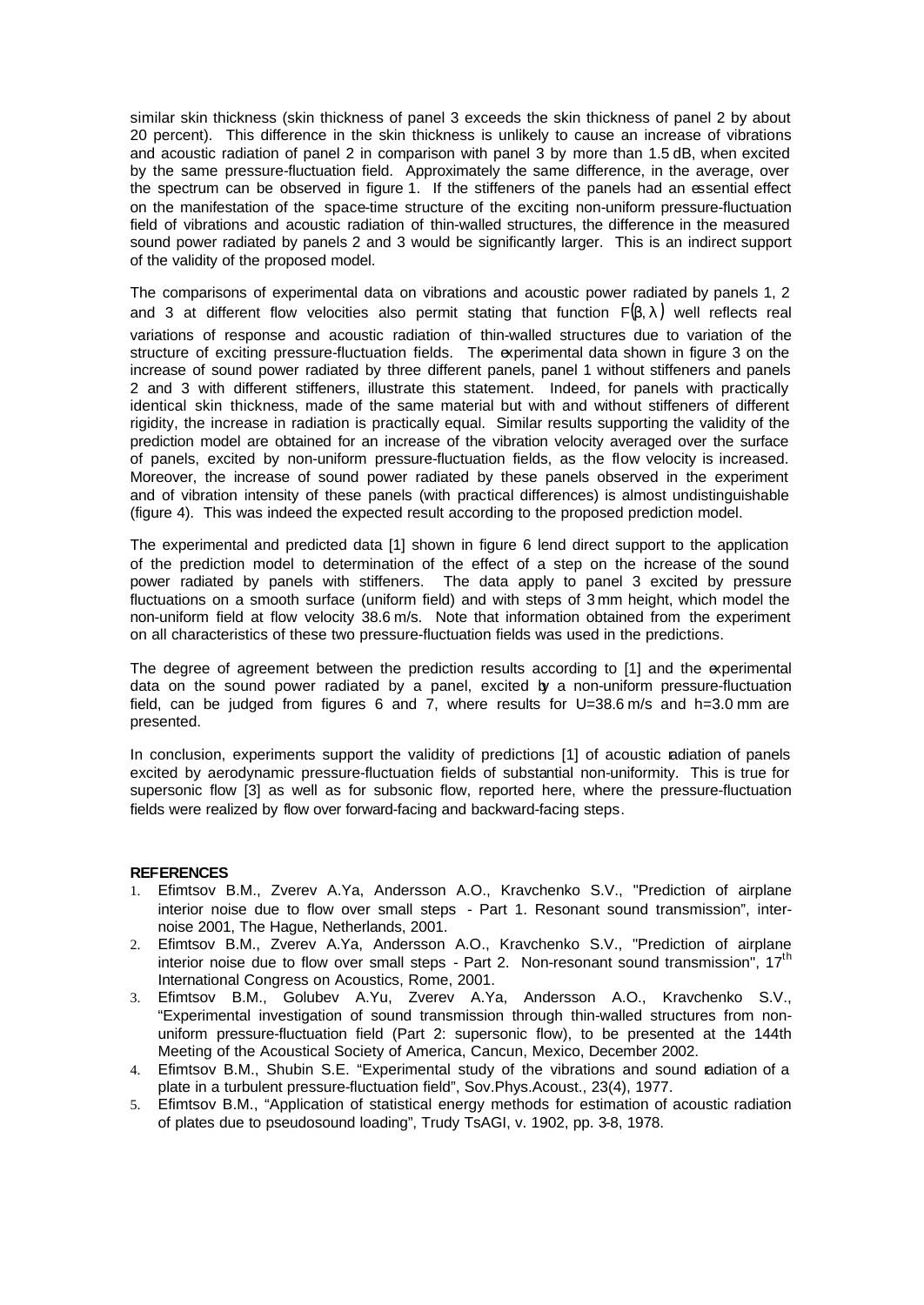

Figure 1. Sound power radiated by different panels excited by pressure fluctuations from 3 mm-high steps at U=23.9 m/s.

Figure 2. Effect of flow velocity on sound power radiated by panel 2.

Variation of sound power radiated by different panels excited by the pressurefluctuation field from steps when flow velocity is increased.

The increase of vibrations and sound radiation of panels are virtually identical as flow velocity is increased.